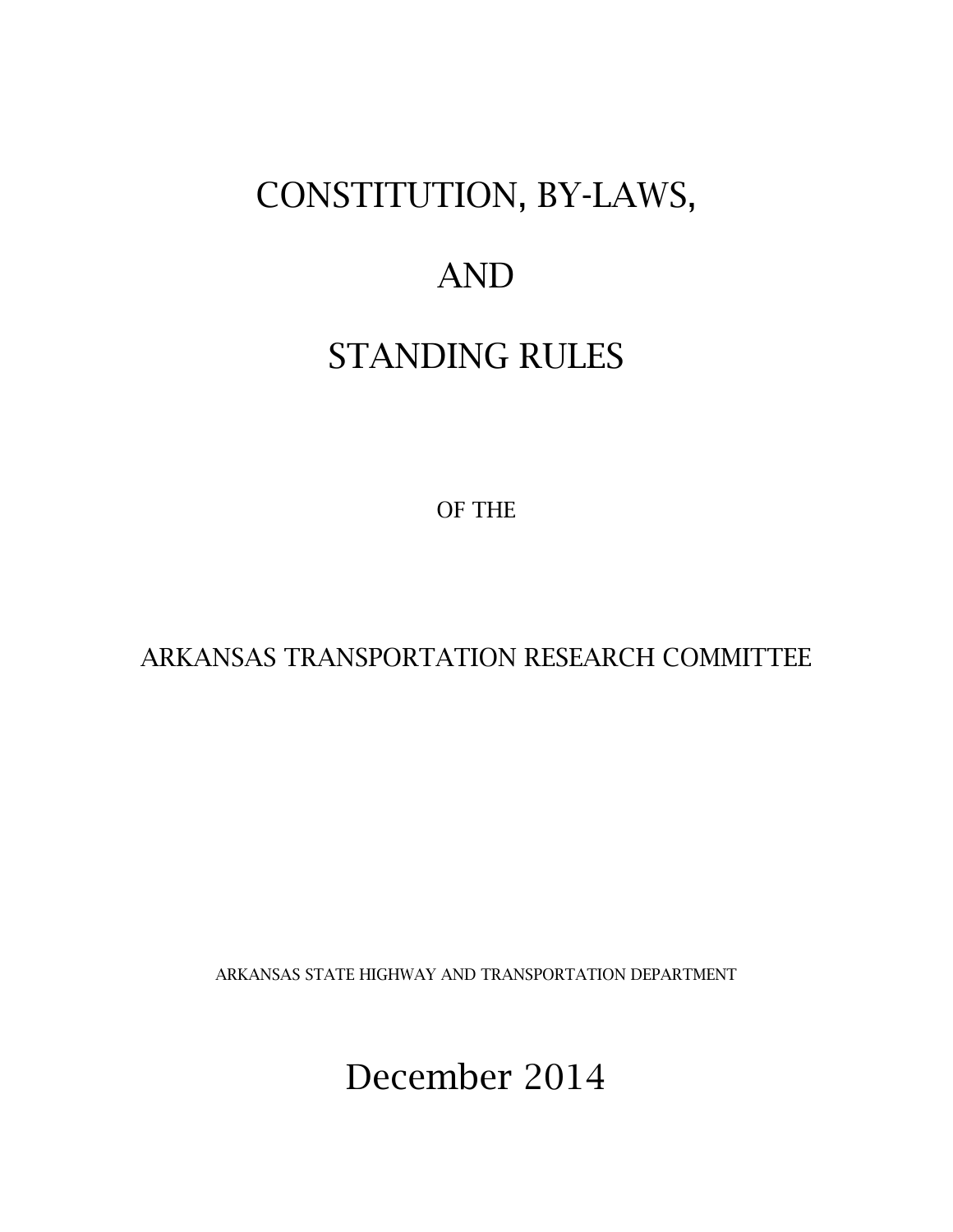# **CONTENTS**

| <b>CONSTITUTION</b> | Article<br>$\mathbf{L}$ |             | Name                             | Page<br>3      |
|---------------------|-------------------------|-------------|----------------------------------|----------------|
|                     | Article                 |             | II. Objectives                   | 3              |
|                     | Article<br>III.         |             | Membership                       | $\overline{4}$ |
|                     | Article                 |             | IV. Officers and Elections       | 5              |
|                     | Article                 |             | V. Meetings and Quorum           | 6              |
|                     | Article                 |             | VI. Amendment                    | 7              |
| <b>BYLAWS</b>       |                         |             |                                  |                |
|                     | Article                 |             | I. Membership                    | 8              |
|                     | Article                 |             | II. Voting                       | 9              |
|                     | Article                 |             | III. Duties of the Officers      | 10             |
|                     | Article                 |             | IV. Meetings - Order of Business | 11             |
|                     | Article                 | $V_{\cdot}$ | Subcommittees                    | 11             |
|                     | Article                 |             | VI. Executive Board              | 12             |
|                     | Article                 |             | VII. Parliamentary Authority     | 12             |
|                     | Article                 |             | VIII. Amendment                  | 13             |
|                     |                         |             |                                  |                |

### STANDING RULES 14

ADDENDUM: Advisory Council for Transportation Research 14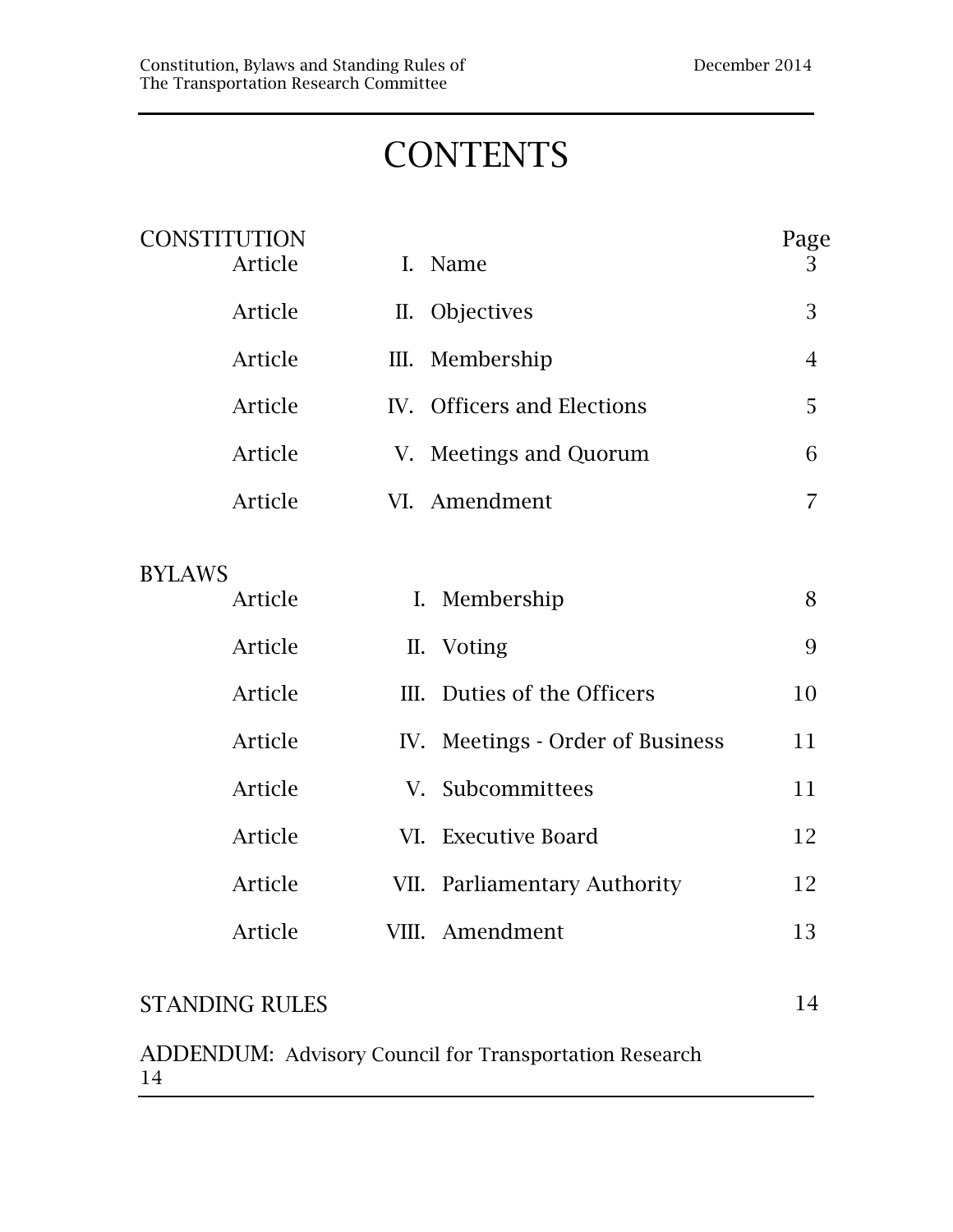#### **CONSTITUTION**

- Article I NAME. The name of this committee shall be TRANSPORTATION RESEARCH COMMITTEE, hereinafter referred to as the TRC; a cooperative organization representing the Arkansas State Highway and Transportation Department (AHTD), Federal Highway Administration (FHWA), and other institutions or agencies having common interest in the promotion of transportation research.
- Article II OBJECTIVES. The TRC has been created under the authority of Highways and Transportation Department Administrative Order Number 62-5 of March 7, 1962, as amended by Administrative Order 77-3 of June 13, 1977, with the following objectives:

 A. To promote and encourage transportation research as a necessary function of the AHTD, as an essential element in the State's program of higher education, and as a vital measure in the improvement of transportation in Arkansas.

 B. To coordinate research into the problems of mass transit and reasonable solutions to these problems.

 C. To translate State Highway Commission Policy into specific transportation research projects.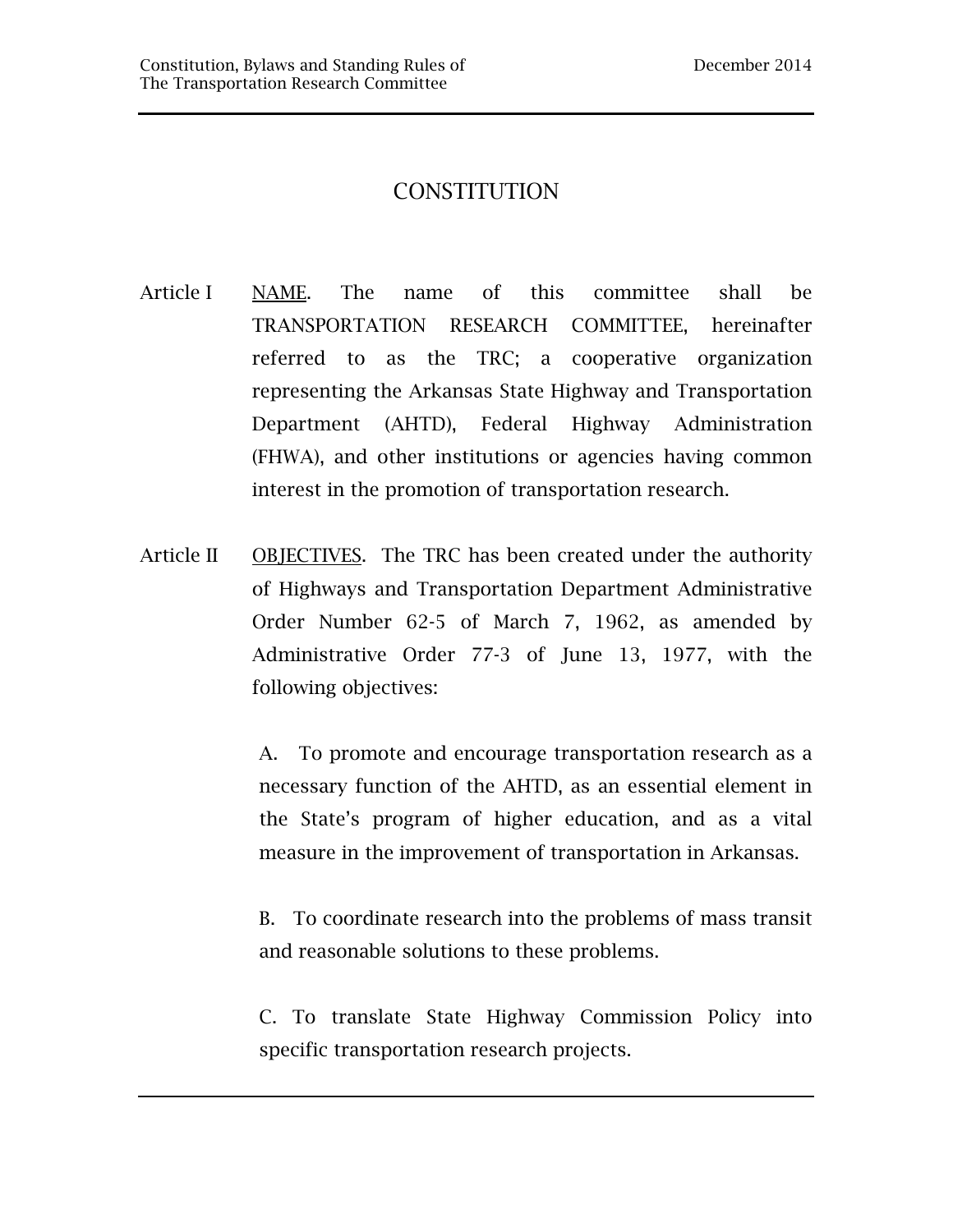D. To coordinate transportation research activities, develop comprehensive research programs, screen research project proposals, and review the results of the research projects.

 E. To recommend action in regard to application of the findings of transportation research activities.

 F. To promote the utilization of new technology wherever possible.

 G. To disseminate pertinent information from transportation research.

 H. To develop personnel and facilities adequate for a full and continuing program of transportation research.

Article III MEMBERSHIP. The TRC shall be composed of the following representatives of AHTD: Deputy Director and Chief Operating Officer Deputy Director and Chief Engineer Assistant Chief Engineer – Planning Assistant Chief Engineer – Design Assistant Chief Engineer – Operations State Construction Engineer State Maintenance Engineer System Information and Research Engineer Roadway Design Engineer Bridge Engineer Materials Engineer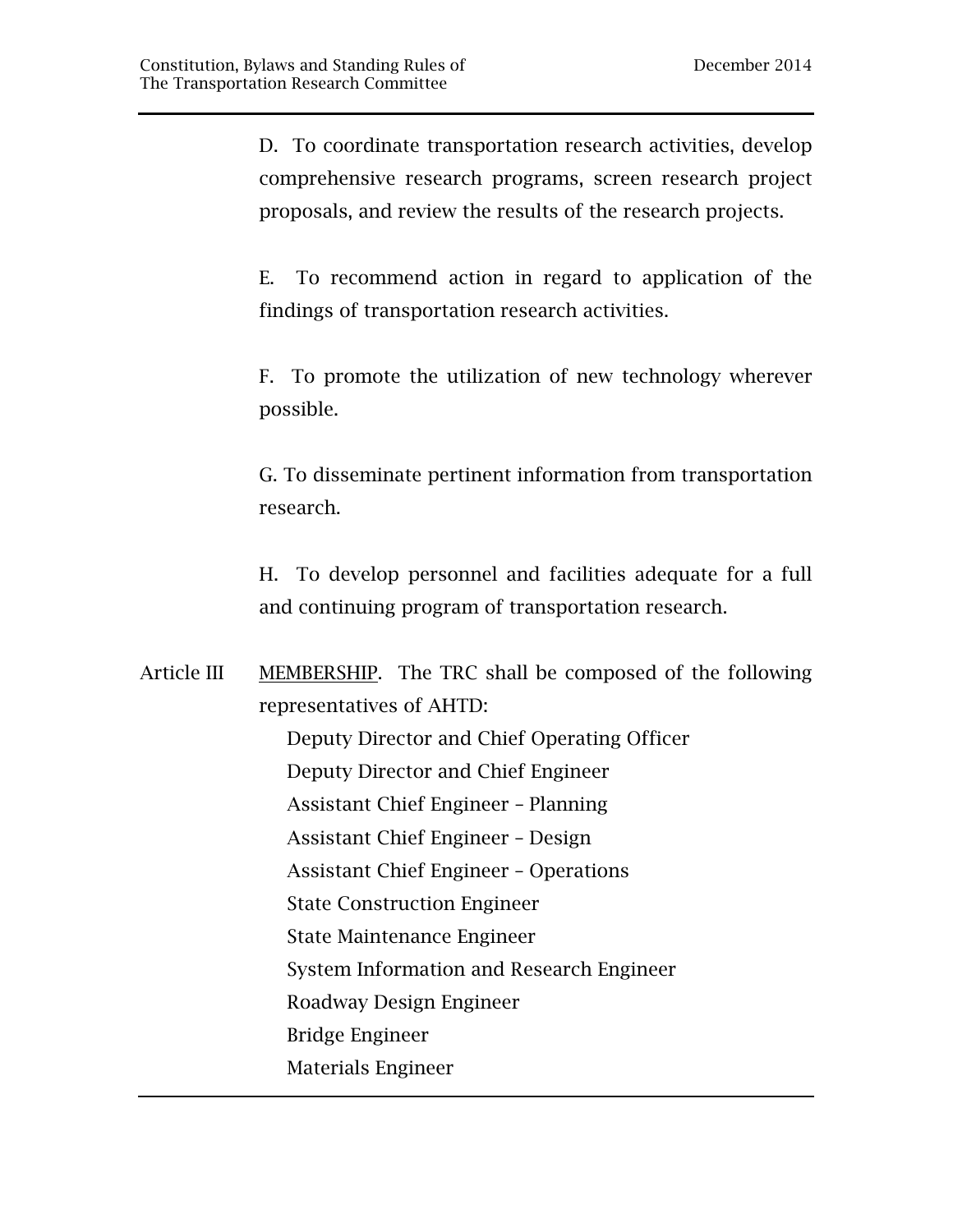Transportation Planning and Policy Engineer Division Head, Surveys Division Division Head, Environmental Division Division Head, Computer Services Two AHTD District Engineers (appointed by the Director) FHWA Division Administrator (non-voting) Chairperson of the Advisory Council for Transportation Research (non-voting) Staff Research Engineer - TRC Secretary (non-voting)

 One District Engineer will be appointed by the Director each odd numbered year. District Engineers will serve on a rotating base for a four year term. The Director at his discretion may designate other members. An alternate shall be named for each member to serve in their stead at any meeting or in any other capacity relative to TRC activity.

 The TRC shall be authorized to expand the organization on a non-voting membership basis, by appointment of associate members from the cooperating agencies by the Chairperson, with the consent of the affected agency. Associate membership shall be limited to specific research activities as specified by such appointment.

Article IV OFFICERS & ELECTIONS. The Officers of the TRC shall be a Chairperson and a Vice-Chairperson elected from the membership. The Vice-Chairperson will serve for a two-year term and upon completion of the initial term will automatically become Chairperson for the next two-year term. A new Vice-Chairperson will be elected on alternating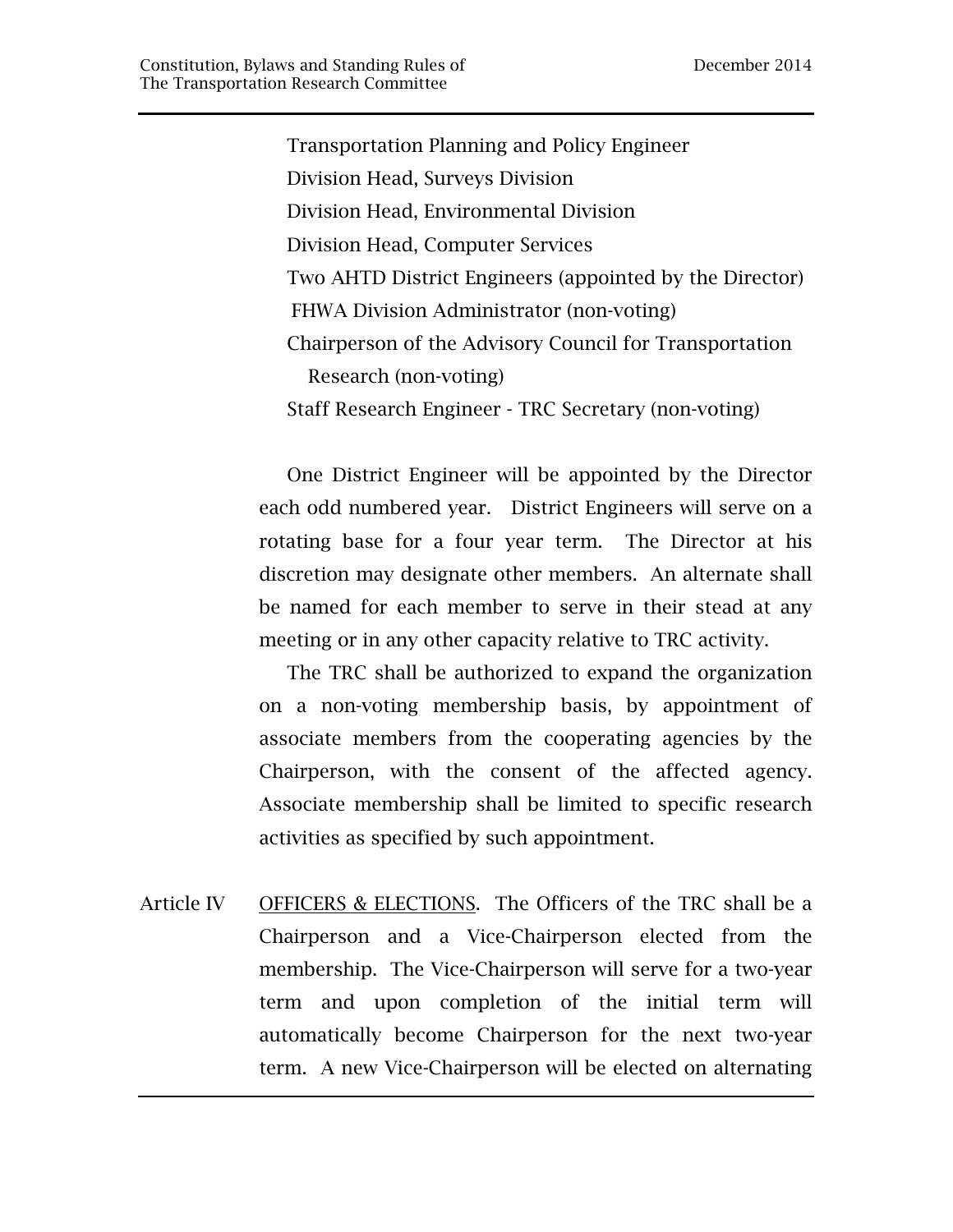years. The TRC Secretary shall be the Staff Research Engineer of the System Information and Research Division who will be a non-voting TRC member.

 A. Election shall be by nomination and shall require only a simple majority or quorum of those voting to elect.

 B. Election shall be held at the regular fall meeting in oddnumbered years, and the new Vice-Chairperson shall take office immediately upon election.

C. Should the office of Chairperson become vacant, the Vice- Chairperson shall immediately be Chairperson. Any other vacant office shall be filled by appointment by the Chairperson for the remainder of the two-year term at the next regular meeting of the TRC.

- Article V MEETINGS & QUORUM. The TRC shall be limited to a necessary minimum of regular meetings, but the number of called meetings shall be contingent upon the proper pursuit of TRC objectives.
	- A. The TRC shall hold at least two regular meetings per year, and other meetings as deemed advisable by the Executive Board (pg. 11) or TRC Chairperson.
	- B. The time and place of any meeting will be determined by the Chairperson, who shall instruct the Secretary to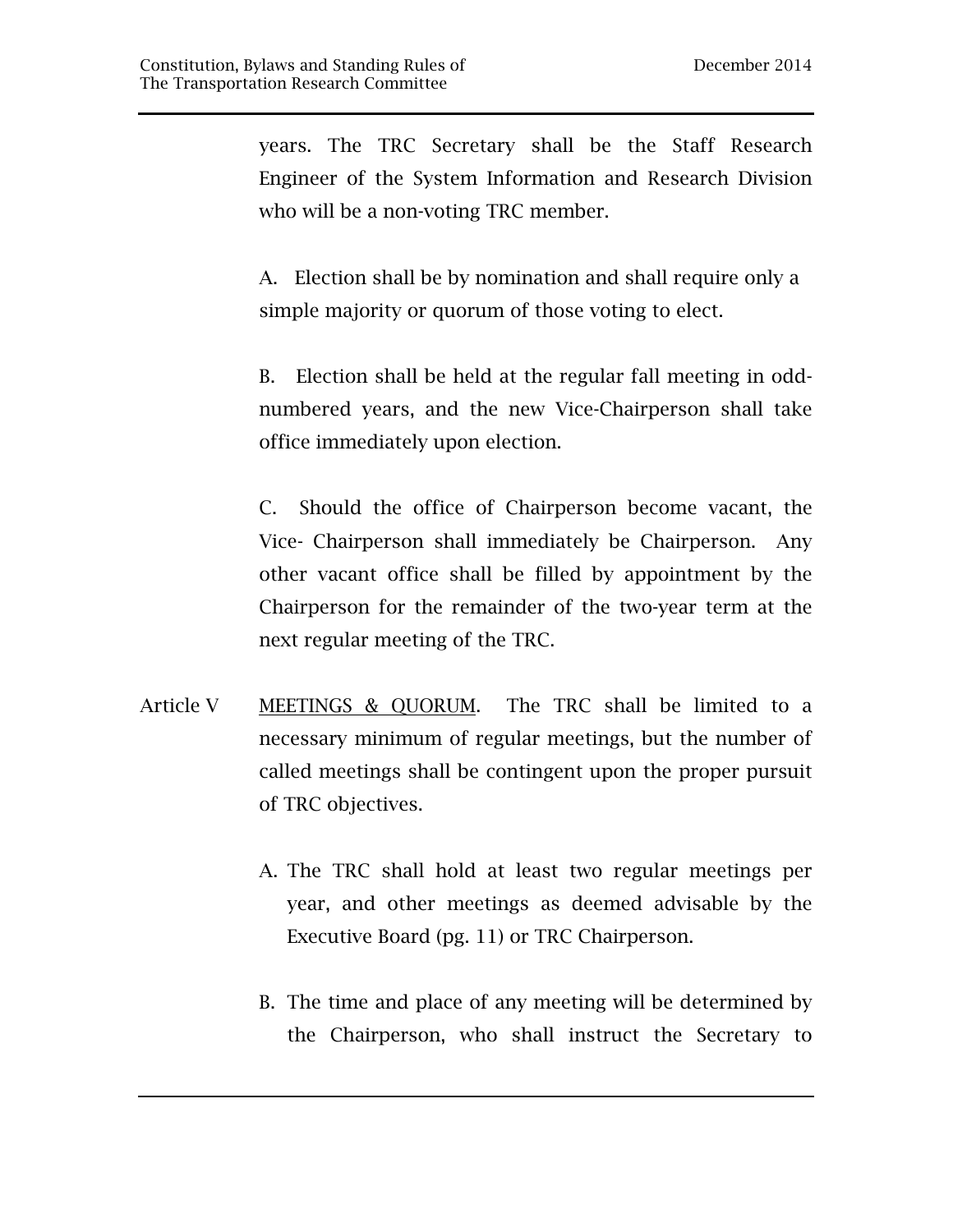notify members at least 30 days prior to the date selected.

- C. The Chairperson may call special meetings for the purpose of acting upon specific TRC business which cannot be appropriately conducted at a regular meeting.
- D. A majority of the members or their alternates shall constitute a quorum for all meetings.
- Article VI AMENDMENT. The TRC Constitution may be amended according to the following procedure:
	- A. Written copies of proposed amendments shall be submitted to the Secretary, who shall submit one copy to each member at least 15 days prior to the meeting at which the proposed amendment is presented for adoption.
	- B. The adoption of the proposed amendment shall be determined by a two-thirds vote of those holding full membership.
	- C. A duly executed Administrative Order by the Director of Highways and Transportation may affect immediate amendment to the Constitution.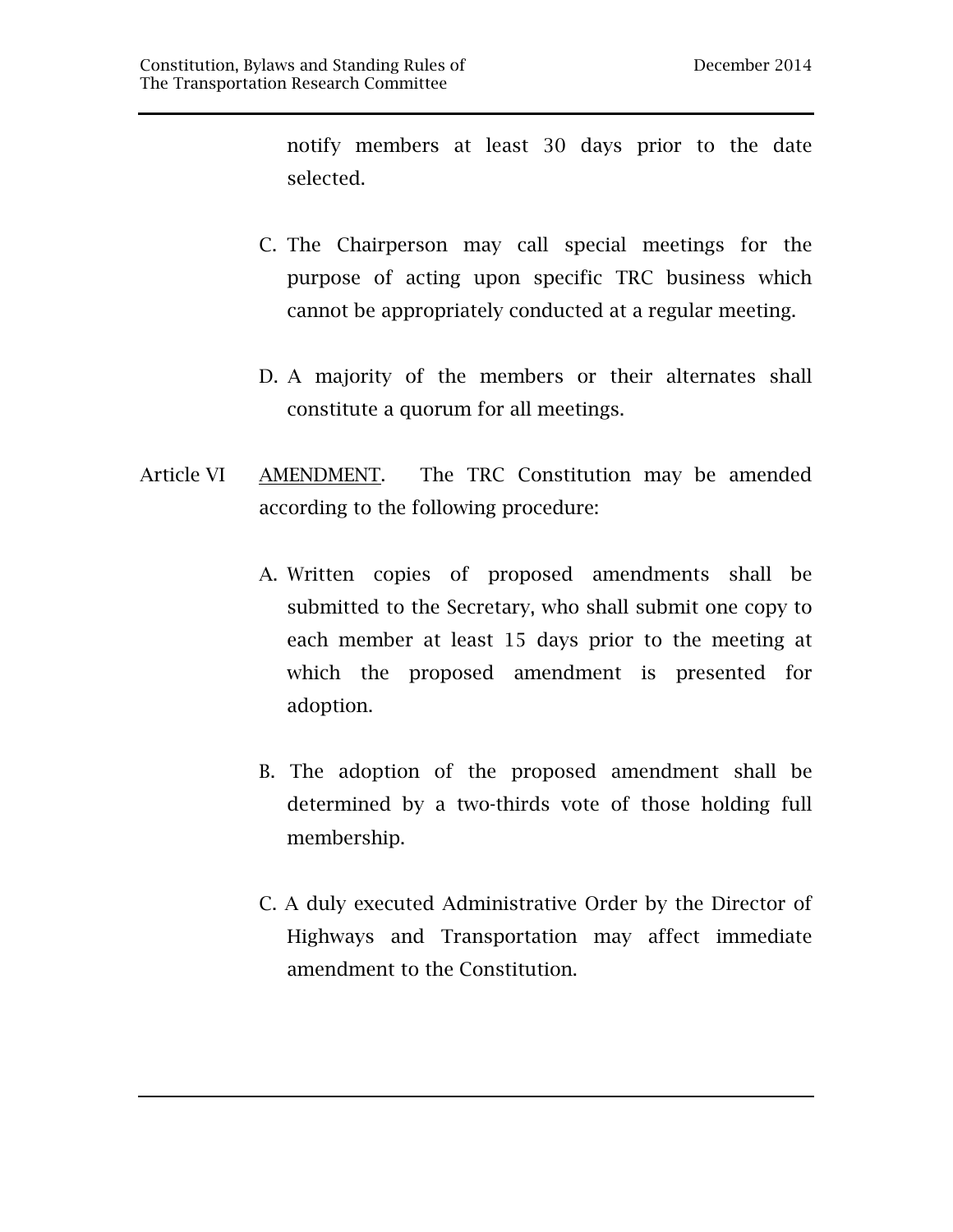#### BYLAWS

- Article I MEMBERSHIP. The Committee shall include AHTD personnel representing the various Divisions and Districts; the Chairperson of the Advisory Council for Transportation Research (see Addendum); the FHWA; and others as necessary to the conduct of an efficient and effective research program.
	- A. Members. The Director of Highways and Transportation shall appoint members as set forth in Article III, paragraph one, of the Constitution, and a memorandum of each appointment will be accepted by the Secretary as accreditation to the TRC. Members shall have full authority to participate in TRC business, serve as officers, serve on subcommittees, and vote on all questions which may come before the TRC. Membership may be terminated by the withdrawal of accreditation, or by retirement or resignation from the organization represented.
	- B. Alternate Members. The AHTD staff assistant to each TRC member shall serve as an alternate to that member. If for any reason a member cannot perform their duties, the alternate shall function as his deputy. As regards the tenure of office, duties, and privileges of their position, all rules pertaining to members shall apply to alternate members except that alternate members shall not hold a TRC office.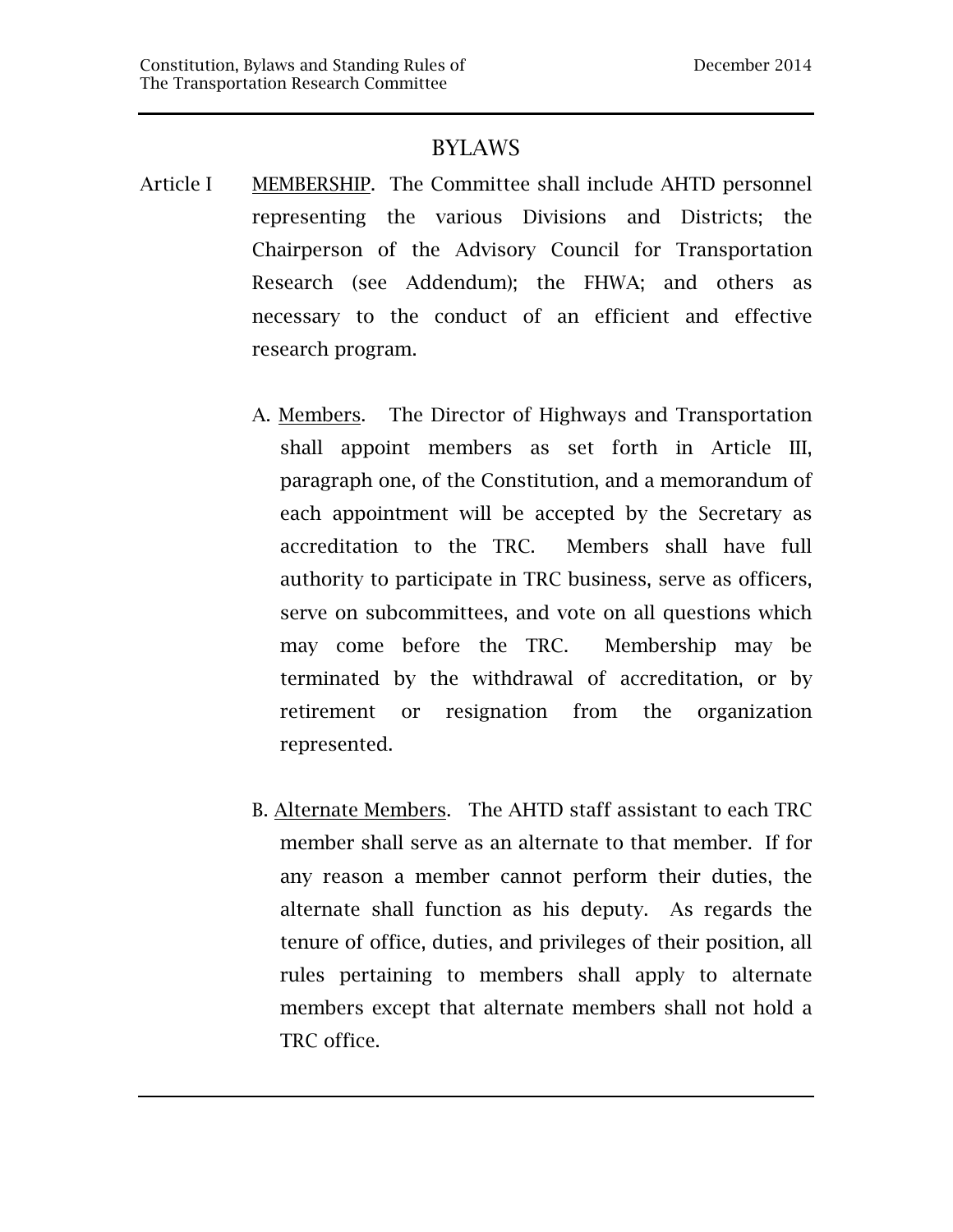- C. Associate Members. The Chairperson of the TRC may appoint associate members to the TRC. The appointment shall specify the project or activity for which the appointment is made and completion of the specific project or activity shall terminate the associate membership. A resolution of membership for an associate member may be initiated by any member of the TRC under Special Order of Business. Associates shall be selected by reason of the special knowledge, training, experience, or skill they are able to bring, in an advisory capacity, to project problems or activities in the purview of the TRC's interest and objectives. Associates may be members of the Advisory Council for Transportation Research (see Addendum) and may participate in the discussion of any business before the TRC, but shall never initiate or introduce business or vote upon any question. The Director of Highways and Transportation may also designate any highway employee as an associate by issuance of a memorandum to that effect.
- Article II VOTING. Each member or alternate member in attendance shall have one vote to be cast as they see appropriate. Written proxy voting shall be permitted upon presentation of the proxy to the Secretary in advance of the voting.

 The Chairperson shall be entitled to vote when the vote is by ballot and in all other cases where the vote would change the results. When there is a tie vote, the motion fails unless the Chairperson gives his vote for the affirmative.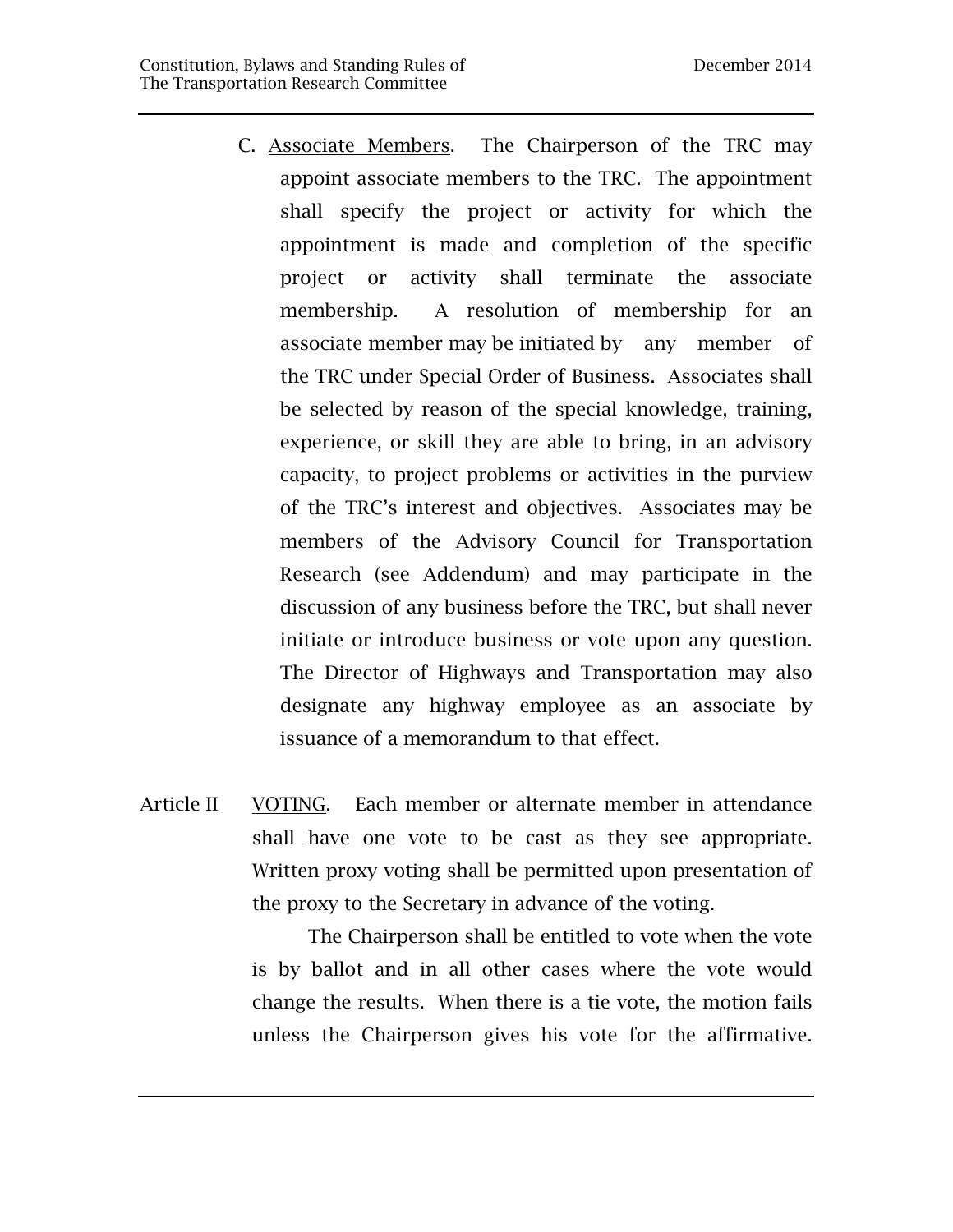Where the Chairperson gives his vote in the negative, he can defeat the measure.

#### Article III DUTIES OF THE OFFICERS.

A. It shall be the duty of the TRC Chairperson to preside at all regular or special TRC meetings.

B. The Chairperson may appoint a Chairperson pro tem to preside over the conduct of a specific item of business.

C. It shall be the duty of the Vice-Chairperson to preside in the absence of the Chairperson unless a Chairperson pro tem has been named.

D. Should the office of Chairperson become vacant; the Vice-Chairperson shall become Chairperson for the remainder of the two-year term.

E. It shall be the duty of the Secretary to keep minutes of each meeting and to perform administrative duties as TRC activities may require before, during, and after TRC meetings.

 F. The duties of associates shall be confined to those necessary for the proper prosecution of the functions assigned to them.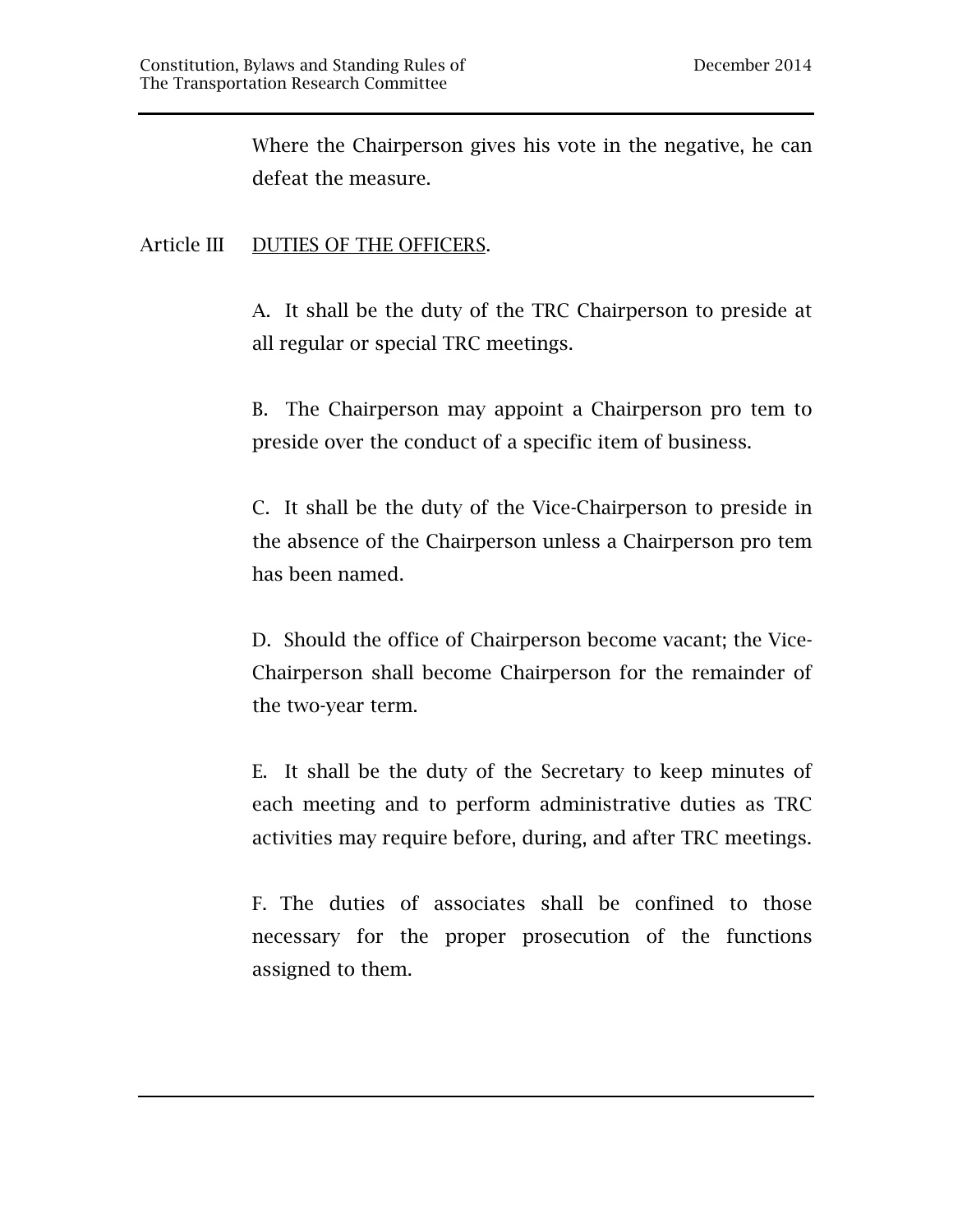Article IV MEETINGS - ORDER OF BUSINESS. Regular meetings shall be held as provided in Article V of the Constitution. The order of business shall include:

> Minutes of preceding meetings Announcements and reports by the Secretary Reports by Subcommittees Special order of business Regular order of business

 The order of business may be altered at any regular meeting by a two-thirds vote upon a motion immediately after the reading and approval of the Minutes. Special meetings shall be held as provided in Article V of the constitution. No business other than that stipulated in the advance notice shall be considered.

Article V SUBCOMMITTEES. The Chairperson shall have the authority to appoint subcommittees within the following limits:

> A. The objectives of the subcommittee shall conform to Article II of the Constitution.

> B. Project subcommittees shall function to coordinate the TRC's interest in research projects. A project secretary may be appointed to perform administrative duties for the subcommittee if the subcommittee so desires. The subcommittee secretary will usually be the project coordinator appointed by the Staff Research Engineer.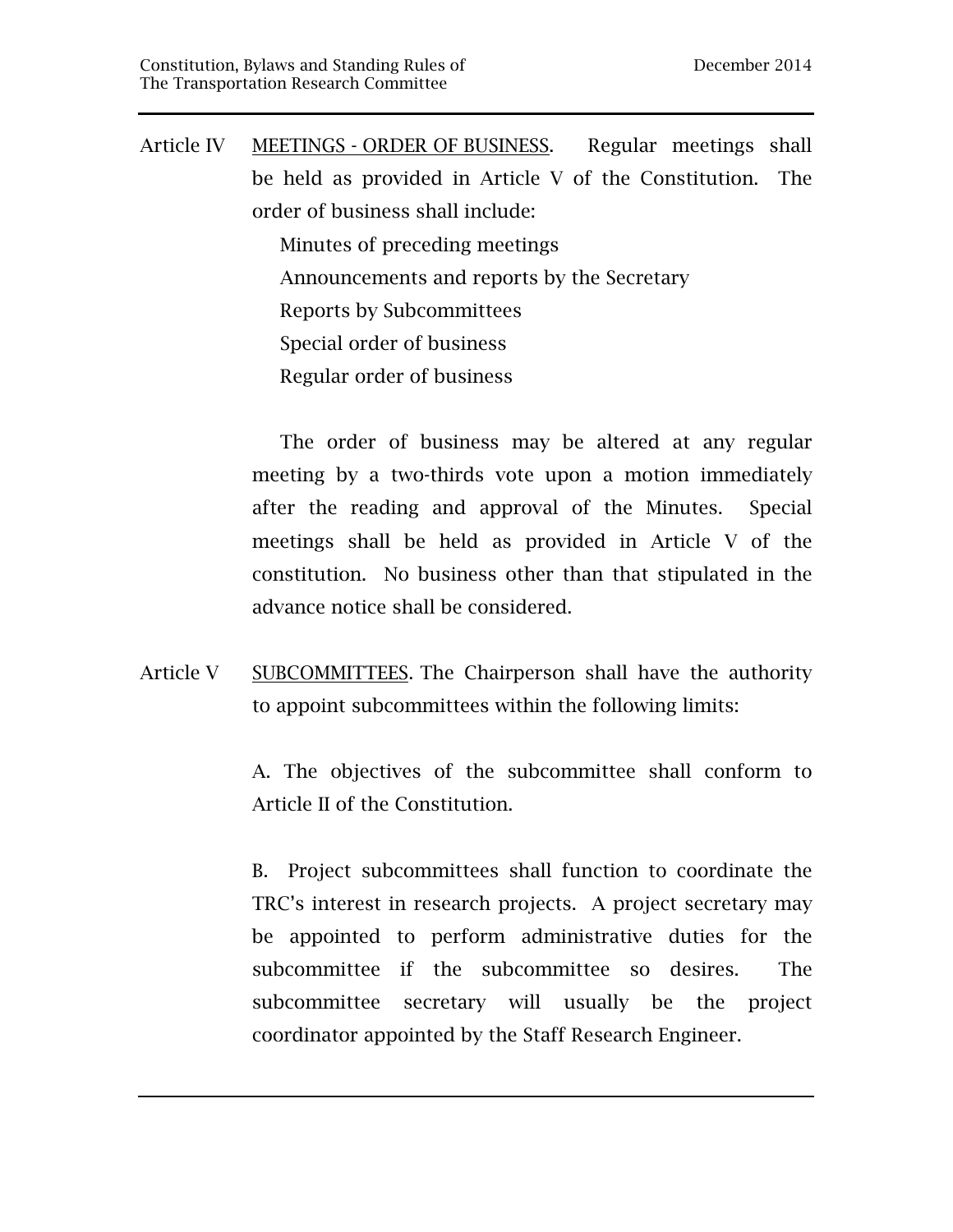C. The Chairperson of a project subcommittee shall be selected from the members or alternate members of the TRC.

D. The TRC officers shall be ex-officio, non-voting members of all subcommittees and the TRC Chairperson shall be notified of all subcommittee meetings.

- Article VI EXECUTIVE BOARD. An Executive Board shall be composed of the Chairperson of the TRC, as Chairperson; the System Information and Staff Research Engineer; the TRC Secretary, as secretary; and two members appointed by the Director of Highways and Transportation. The Executive Board may meet immediately prior to a regular TRC meeting or when called by the Chairperson or two or more members. The Executive Board shall have authority to act on matters which, in the judgment of the Board, must be acted upon before the next regular meeting of the TRC but may not act to delete items entered on the Agenda as Special Order of Business. The Executive Board shall make a full and accurate report of its discussion and action at the subsequent regular meeting.
- Article VII PARLIAMENTARY AUTHORITY. All business meetings of the TRC and its subcommittees shall be governed by the rules contained in Robert's Rules of Order, revised, in all cases in which these rules are applicable and consistent with the Constitution and Bylaws of the TRC.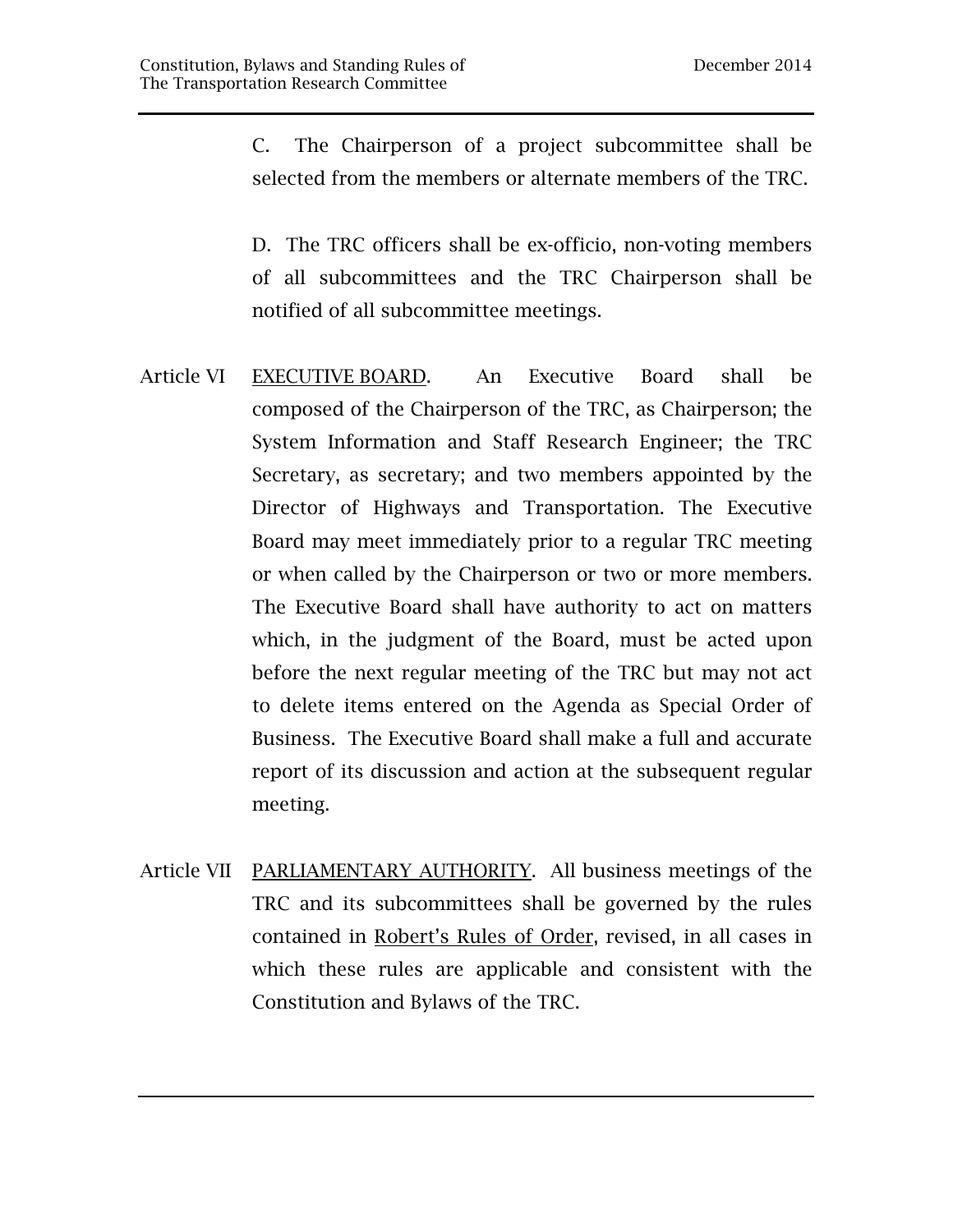A. Standing Rules may be adopted to guide the TRC in the conduct of meetings and TRC business. The Standing Rules may be suspended during a convened session by a majority vote of members present and voting. The Standing Rules may be amended by a two-thirds vote of members present and voting.

B. A Procedural Manual for Transportation Research Projects shall be prepared to guide researchers, project directors, and subcommittees in the administrative functions necessary for all research projects.

Article VIII AMENDMENT. The TRC Bylaws may be amended as provided in Article VI of the constitution except that two-thirds of those holding full membership must vote affirmative.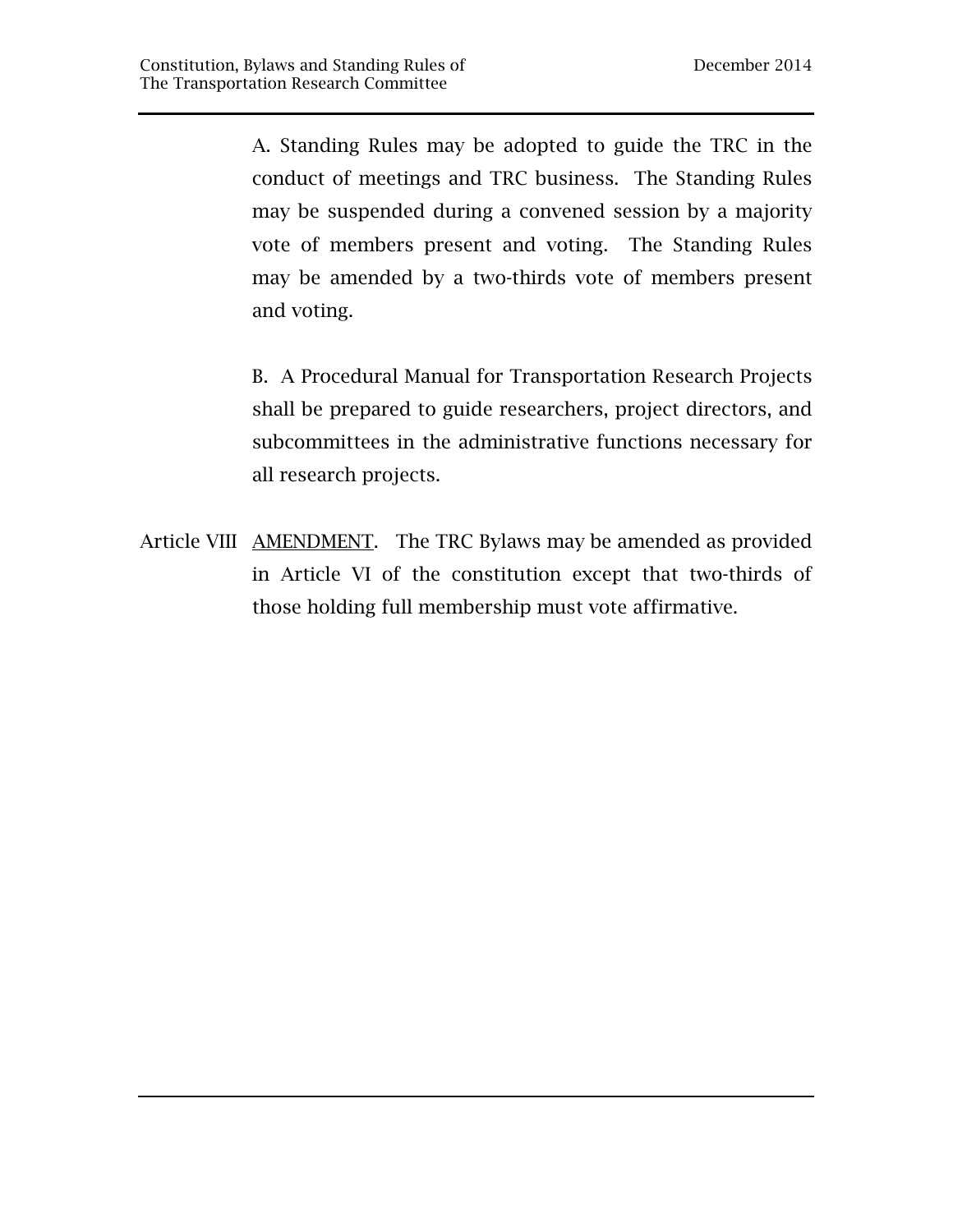#### STANDING RULES FOR CONDUCT OF BUSINESS

Note: Provisions have been made in the Bylaws for adoption of Standing Rules as the TRC deems necessary, but none are proposed at this time. If there are rules which should be proposed, these should be submitted to the Secretary with a copy to the TRC Chairperson.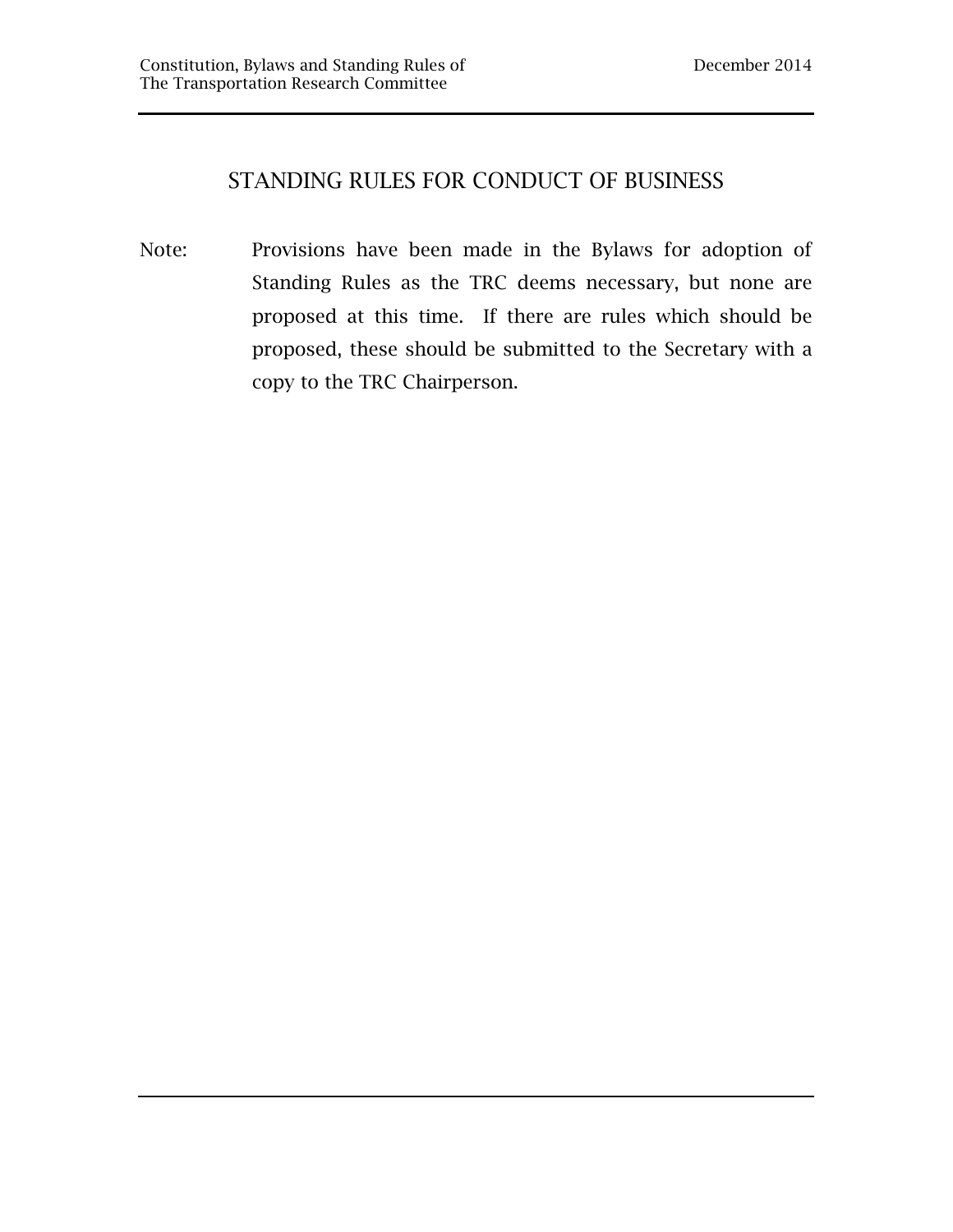### ADDENDUM TO THE BYLAWS ADVISORY COUNCIL FOR TRANSPORTATION RESEARCH

PURPOSE: The purpose of the Advisory Council for Transportation Research shall be to assist the TRC by reviewing, consolidating, and recommending action to be taken by the TRC in regard to research problem statements. Advisory Council members will be asked to lend their technical expertise to the Transportation Research Program by serving on project subcommittees, providing periodic review of all research activities, and assisting the TRC and project subcommittee in the preparation of implementation packages as required.

MEMBERSHIP: By invitation of the Director, active or retired, representatives of educational institutions, private industry, and other transportation related agencies and associations, may be asked to serve on a voluntary basis as members of the Advisory Council. Proposed changes of representative, with the reason for such a change, shall be submitted to the TRC Secretary in writing. The Director may expand or restrict representation on the Advisory Council at any time that he feels such revisions would best serve the purposes of the Research Program.

 In the event that a member of the Advisory Council is unable to attend a Council meeting, he may send an alternate from his agency, but should notify the TRC Secretary of such arrangement in advance of this meeting.